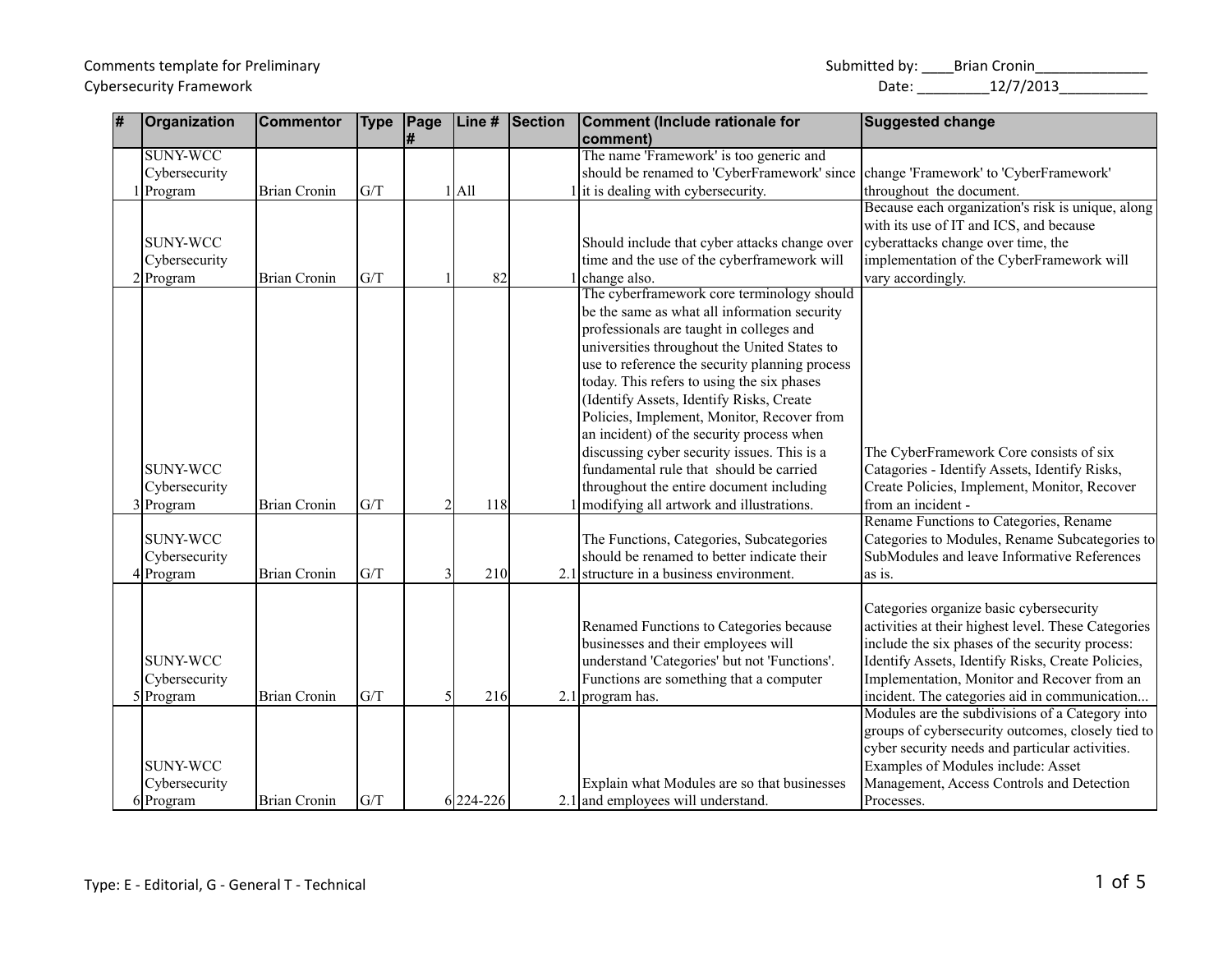| Comments template for Preliminary | Submitted by: | <b>Brian Cronin</b> |
|-----------------------------------|---------------|---------------------|
| <b>Cybersecurity Framework</b>    | Date:         | 12/7/2013           |

| <b>SUNY-WCC</b><br>Cybersecurity                 |                     |     |    |                  | Explain what SubModules are so that                                                                                                      | SubModules further subdivide a Module into<br>higher-level outcomes, but are not intended to be<br>a comprehensive set of practices to support a<br>module. Examples of SubModules include:<br>Cataloging physical devices and systems within<br>the organization, Databases are protected and<br>notifications from the detection system are                                                                                                  |
|--------------------------------------------------|---------------------|-----|----|------------------|------------------------------------------------------------------------------------------------------------------------------------------|------------------------------------------------------------------------------------------------------------------------------------------------------------------------------------------------------------------------------------------------------------------------------------------------------------------------------------------------------------------------------------------------------------------------------------------------|
| 7Program                                         | <b>Brian Cronin</b> | G/T |    | 6 227-231        | 2.1 businesses and employees will understand.                                                                                            | investigated.                                                                                                                                                                                                                                                                                                                                                                                                                                  |
| SUNY-WCC<br>Cybersecurity<br>8 Program           | <b>Brian Cronin</b> | G/T |    | 6232-237         | To longwinded, Explain what the Informative<br>References section is, so that businesses and<br>2.1 employees will easily understand it. | Informative References are links to specific<br>sections of standards, guidelines and common<br>practices that illustrate a method to accomplish<br>the activities associated within each SubModule.                                                                                                                                                                                                                                           |
| <b>SUNY-WCC</b><br>Cybersecurity<br>9 Program    | <b>Brian Cronin</b> | G/T |    | 242              | 2.1 Change to core categories                                                                                                            | The six CyberFramework Core Categories<br>defind below apply to both IT and ICS.                                                                                                                                                                                                                                                                                                                                                               |
|                                                  |                     |     |    |                  |                                                                                                                                          |                                                                                                                                                                                                                                                                                                                                                                                                                                                |
| <b>SUNY-WCC</b><br>Cybersecurity<br>$10$ Program | <b>Brian Cronin</b> | G/T |    | $243 -$<br>6 244 | 2.1 Explain 'Identify Risks'                                                                                                             | Identify Risks – Develop the institutional<br>understanding to manage cybersecurity risks<br>to organizational systems, assets, data and<br>capabilities.                                                                                                                                                                                                                                                                                      |
| <b>SUNY-WCC</b><br>Cybersecurity<br>11 Program   | <b>Brian Cronin</b> | G/T | 61 | $245 -$<br>251   | 2.1 Explain 'Identify Risks'                                                                                                             | The Identify Category includes the<br>following SubCategories of outcomes: Asset<br>Management, Business Environment,<br>Governance, Risk Assessment and Risk<br>Management Strategy. Understanding the<br>business context, the resources that support<br>the critical IT infrastructure and the related<br>current cybersecurity threats, helps to enable<br>an organization to focus its efforts and<br>resources towards positive results. |
| <b>SUNY-WCC</b>                                  |                     |     |    |                  |                                                                                                                                          | Create Policies – Develop policies using                                                                                                                                                                                                                                                                                                                                                                                                       |
| Cybersecurity                                    |                     |     |    | $252 -$          |                                                                                                                                          | appropriate safeguards to ensure the delivery                                                                                                                                                                                                                                                                                                                                                                                                  |
| $12$ Program                                     | <b>Brian Cronin</b> | G/T |    | 6 254            | 2.1 Explain 'Create Policies'                                                                                                            | of critical infrastructure services.                                                                                                                                                                                                                                                                                                                                                                                                           |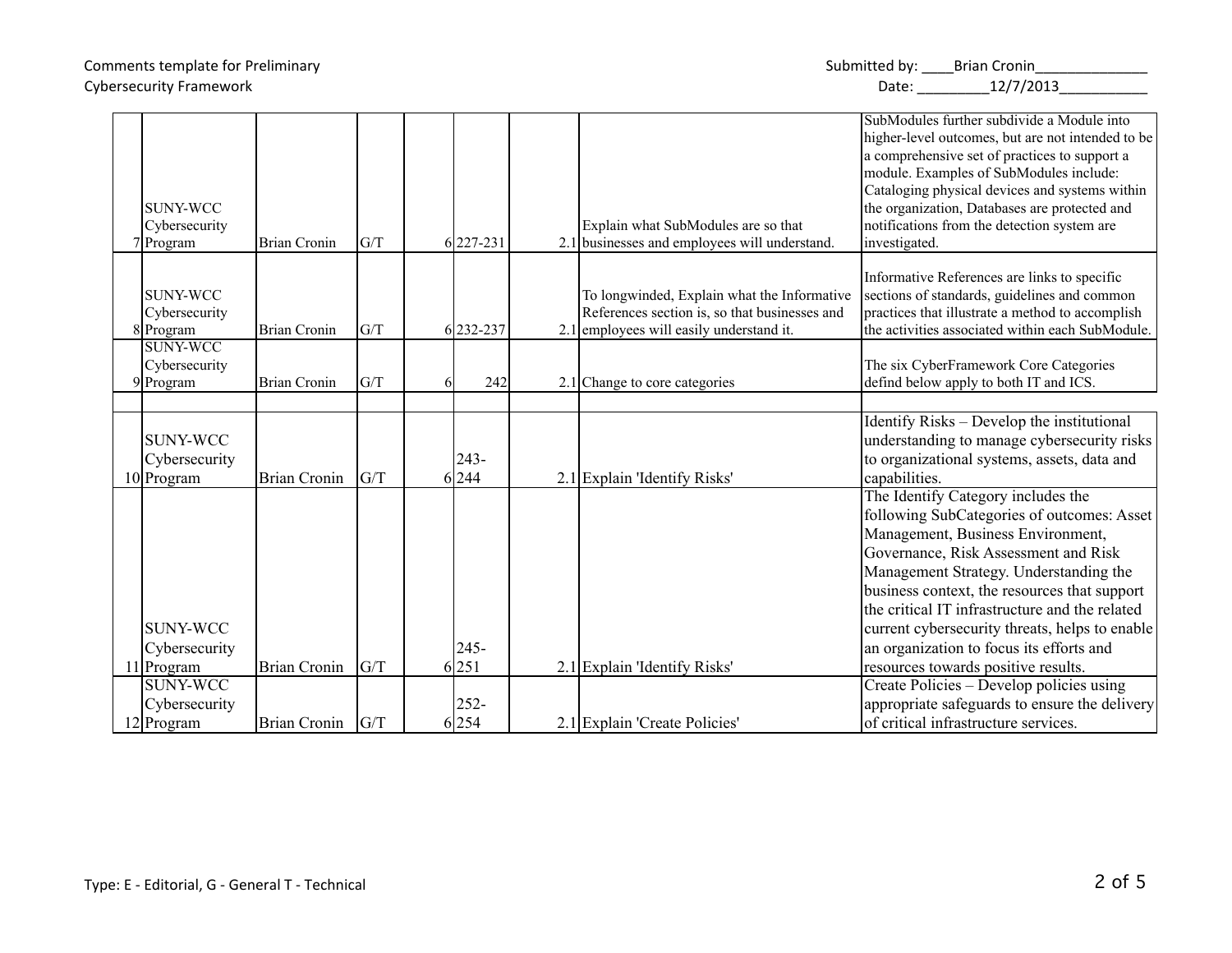| Comments template for Preliminary | Submitted by: | <b>Brian Cronin</b> |
|-----------------------------------|---------------|---------------------|
| <b>Cybersecurity Framework</b>    | Date:         | 12/7/2013           |

|                 |                     |     |         |                                              | Implementation – implement policies and      |
|-----------------|---------------------|-----|---------|----------------------------------------------|----------------------------------------------|
|                 |                     |     |         |                                              | safeguards that protect the assets. The      |
|                 |                     |     |         |                                              | Implementation Category includes the         |
|                 |                     |     |         |                                              | following Modules of outcomes: Access        |
|                 |                     |     |         |                                              | Control, Awareness and Training, Data        |
|                 |                     |     |         |                                              | Security, Protective Technology and          |
|                 |                     |     |         |                                              | Information Protection Processes /           |
|                 |                     |     |         |                                              | Procedures. The Protective activities are    |
| <b>SUNY-WCC</b> |                     |     |         |                                              | performed consistent with the organization's |
| Cybersecurity   |                     |     | $255 -$ |                                              | risk strategy defined in the Identify Risk   |
| 13 Program      | <b>Brian Cronin</b> | G/T | 258     | 2.1 Add 'Implementation' section and explain | Category.                                    |
|                 |                     |     |         | Change 'Detect' heading to 'Monitor'         |                                              |
|                 |                     |     |         | because the cyberframework core should       |                                              |
| <b>SUNY-WCC</b> |                     |     |         | be the same as the six phases in the         |                                              |
| Cybersecurity   |                     |     |         | security process that all information        |                                              |
| $14$ Program    | <b>Brian Cronin</b> | G/T | 259     | 2.1 security professionals reference today.  | Change 'Detect' to Monitor'                  |
|                 |                     |     |         |                                              | Develop and implement the appropriate        |
|                 |                     |     |         |                                              | activities prioritized through the           |
|                 |                     |     |         |                                              | organization's effective planning and risk   |
|                 |                     |     |         |                                              | management process to identify the           |
|                 |                     |     |         |                                              | occurrence and detection of a cybersecurity  |
|                 |                     |     |         | Move the 'Respond' paragraph into the        | event. The Monitor elements include the      |
|                 |                     |     |         | 'Monitor' Category because this is how it    | following modules: Anomalies and Events,     |
| <b>SUNY-WCC</b> |                     |     |         | is handled within the six phases in the      | Response Planning, Analysis, Mitigation,     |
| Cybersecurity   |                     |     | $261 -$ | security process that all information        | Improvements, Security Continuous            |
| 15 Program      | Brian Cronin        | G/T | 7272    | 2.1 security professionals reference today.  | Monitoring and Detection Processes.          |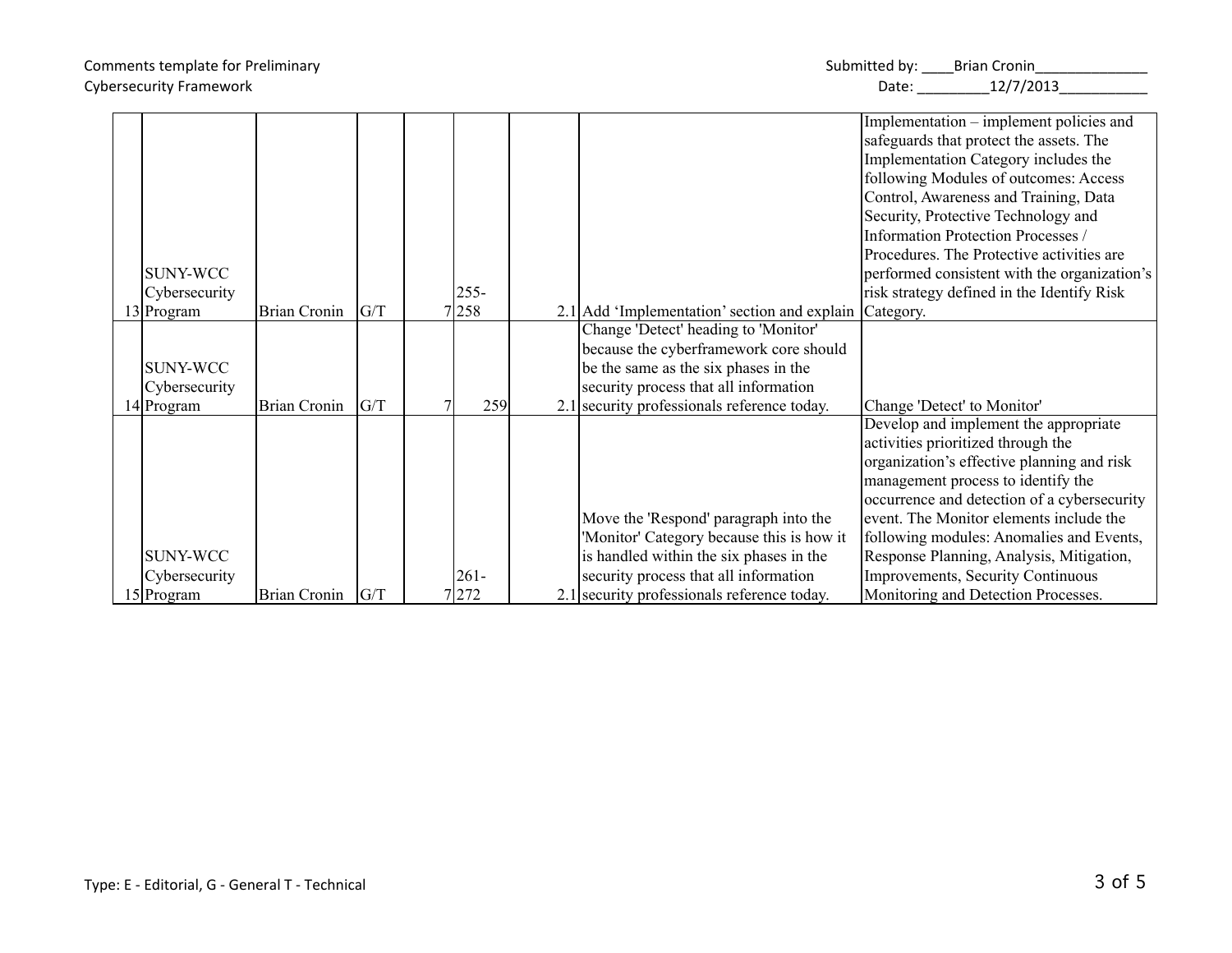| Comments template for Preliminary | Submitted by: | <b>Brian Cronin</b> |
|-----------------------------------|---------------|---------------------|
| <b>Cybersecurity Framework</b>    | Date:         | 12/7/2013           |

|                 |                     |     |         |                                             | Recover from an incident – Develop and         |
|-----------------|---------------------|-----|---------|---------------------------------------------|------------------------------------------------|
|                 |                     |     |         |                                             | implement the appropriate policies and         |
|                 |                     |     |         |                                             | procedures, prioritized through the            |
|                 |                     |     |         |                                             | organization's risk management process, to     |
|                 |                     |     |         |                                             | restore the capabilities or critical           |
|                 |                     |     |         |                                             | infrastructure services that were impaired     |
|                 |                     |     |         |                                             | through a cybersecurity event.                 |
|                 |                     |     |         |                                             |                                                |
|                 |                     |     |         |                                             | The Recover from an incident category          |
|                 |                     |     |         |                                             | includes the following Modules: Recovery       |
|                 |                     |     |         |                                             | Planning, Improvements and                     |
|                 |                     |     |         |                                             | Communications. The activities performed       |
|                 |                     |     |         |                                             | in the Recover from an incident category are   |
|                 |                     |     |         |                                             | performed consistent with the business         |
|                 |                     |     |         |                                             | context and risk strategy defined in the       |
|                 |                     |     |         |                                             | Identify Risks Category. The activities in the |
|                 |                     |     |         | Change 'Recover' to 'Recover from an        | Recover from an incident Category support      |
|                 |                     |     |         | incident' because this is how it is handled | timely recovery to normal operations to        |
| <b>SUNY-WCC</b> |                     |     |         | within the 'six phases in the security      | reduce the impact from a cybersecurity         |
| Cybersecurity   |                     |     | $273-$  | process' that all information security      | event.                                         |
| 16 Program      | <b>Brian Cronin</b> | G/T | 7280    | $2.1$ professional reference today.         |                                                |
|                 |                     |     |         |                                             | The Profile is the alignment of the            |
|                 |                     |     |         |                                             | Categories, Modules, SubModules, industry      |
|                 |                     |     |         |                                             | standards and a best practice which takes      |
|                 |                     |     |         |                                             | into account the business requirements, risk   |
|                 |                     |     |         |                                             | tolerance and the financial resources of the   |
|                 |                     |     |         |                                             | organization. Identifying the gaps between     |
|                 |                     |     |         | Reworked the last paragraph of the          | the organizations current profile and its      |
| <b>SUNY-WCC</b> |                     |     |         | Framework Profile to be current with the    | goals, allows the creation of a prioritized    |
| Cybersecurity   |                     |     | 292-    | Categories, Modules and SubModules          | roadmap that the organization will             |
| 17 Program      | <b>Brian Cronin</b> | G/T | 7298    | $2.2$ sections.                             | implement to reduce its cybersecurity risks.   |
|                 |                     |     |         |                                             | growth. However, the functioning of the        |
|                 |                     |     |         |                                             | critical infrastructure has become dependent   |
| <b>SUNY-WCC</b> |                     |     |         | change 'these enabling' technologies to     | on insecure technologies, spurring             |
| Cybersecurity   |                     |     | $600 -$ | 'insecure' technologies because these       | governments around the globe to view           |
| 18 Program      | <b>Brian Cronin</b> | G/T | 38 601  | technologies are inherently insecure.       | cybersecurity increasingly                     |